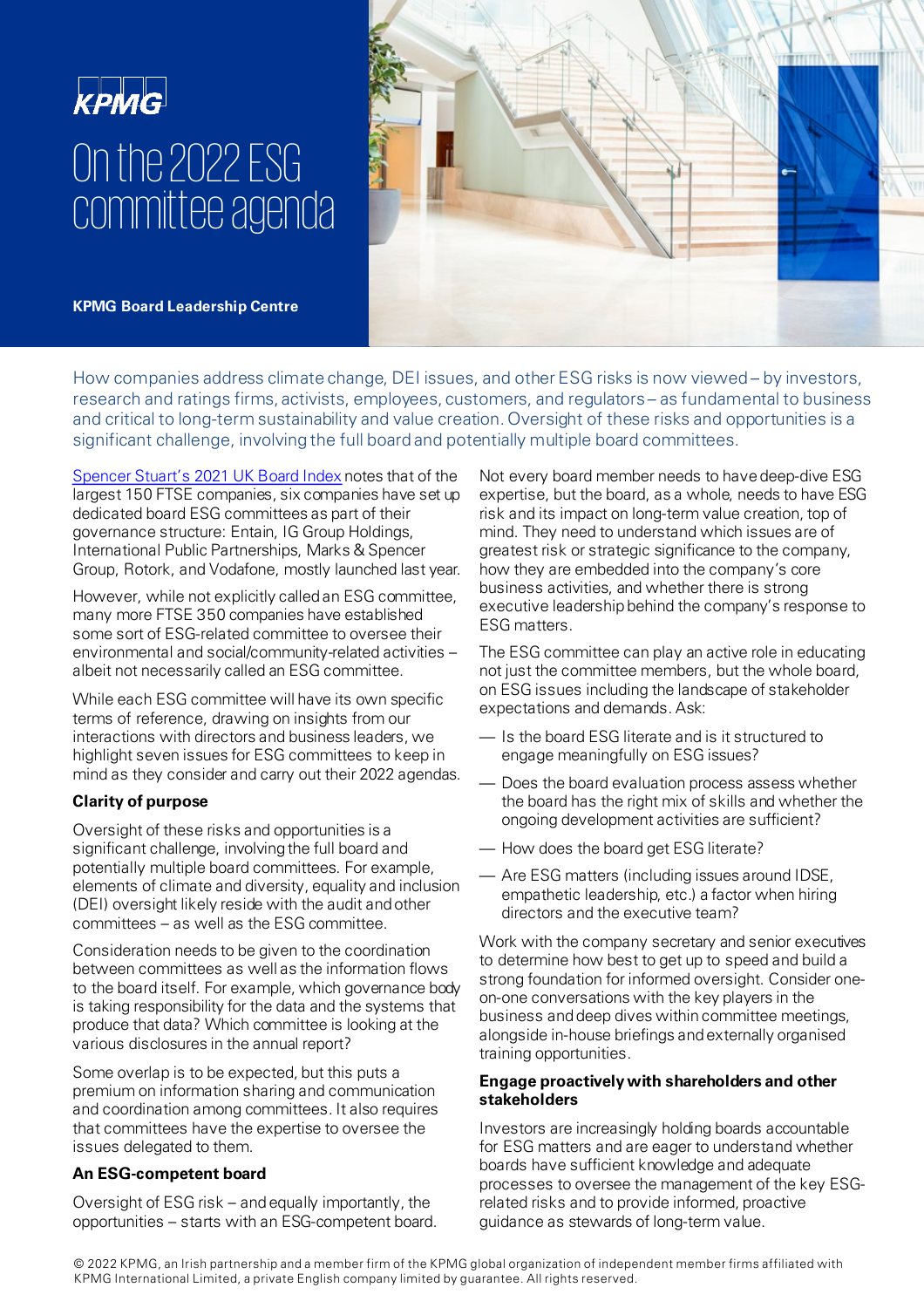Beyond the investor community, other stakeholders, whether that be employees, customers or the communities that provide companies their licence to operate, are also voting with their feet against companies they perceive to be paying insufficient attention to ESG issues – whether that be related to climate change matters, diversity and inclusion issues and the treatment of individuals, or the company's contribution to society through (say) responsible taxation.

To best understand the views of its key stakeholders, the board should request periodic updates from management as to the effectiveness of the company's engagement activities:

- Does the company engage with, and understand, the ESG priorities of its largest shareholders and key stakeholders?
- Are the right people engaging with these shareholders and stakeholders – and how is the investor relations (IR) role changing (if at all)?
- What is the board's position on meeting with investors and stakeholders? Which independent directors should be involved?
- Will the organisation be open to criticism from activists? Does the board have a road map to defend themselves?

In short: Is the company providing investors and other stakeholders with a clear, current picture of its ESG performance, challenges, and long-term vision – free of 'greenwashing"? (Investors, other stakeholders, and regulators are increasingly calling-out companies and boards on ESG-related claims and commitments that fall short – and all indications are that they will continue to do so.)

#### **Embed ESG, including climate risk and DEI issues, into risk and strategy discussions**

How companies address ESG risks is now viewed – by investors, research and ratings firms, activists, employees, customers, and regulators – as fundamental to business and critical to long-term sustainability and value creation.

Climate change as a financial risk has certainly become more urgent over the last few years – not least because of the accelerating physical impacts of the climate crisis – the frequency and severity of floods, wildfires, rising sea levels, and droughts. But for many, the associated "transition risks" are as important and arguably more immediate – whether that be tax and regulatory interventions, technological changes, or customer behaviours. A challenge for the ESG committee is to help ensure that these transition risks are properly addressed as the company plots its future strategy – together with other climate change risks.

Equally, some of the challenges within the 'S' of ESG have rapidly risen up the agenda in recent years. Social factors such as how a company manages its relationships with its workforce, the societies in which it operates, and the political environment, are now central to a company's financial performance. Wellbeing and DEI issues have become mainstream.

Several fundamental questions should be front-andcentre in boardroom conversations about the company's ESG journey – not least how material ESG risks are identified and assessed in line with the organisation's risk appetite. Embedding ESG identification and assessment into the existing enterprise risk management process might be a good starting point, however it is important to avoid focusing only on the downside risks. The ESG committee should also encourage management to consider the potential for innovation, disruption and value creation posed by ESG activities.

After determining which ESG issues are of strategic significance. How is the company embedding them into core business activities (strategy, operations, risk management, incentives, and corporate culture) to drive long-term performance? Is there a clear commitment and strong leadership from the top, and enterprise-wide buy-in?

On behalf of the board, ESG committees could consider:

- How is the ESG lens applied to the organisations strategic thinking?
- Is ESG thinking incremental to BAU (a bolt-on to the existing strategic thinking) or is it transformative?
- Is the board playing an active role in developing and supporting any transition plan? Is it an iterative process – with milestones and opportunities to recalibrate – and does it bring in perspectives from throughout the organisation and beyond?
- Does the process challenge the validity of the key assumptions on which the company's strategy and business model are based? Is there a case for taking a 'clean sheet' approach to the strategy / business model, asking what our business would look like if we started up today?
- How does the board establish a culture that supports the transition towards a more purposeful ESG oriented organisation?
- How does the board address the tensions between the 'E' and the 'S'? For example, applying the brake on fossil fuels too quickly could plunge entire countries into darkness.
- Could you explain what happened if your company ceased to exist in 10- or 15-years' time? What didn't you see coming that caused you to go under?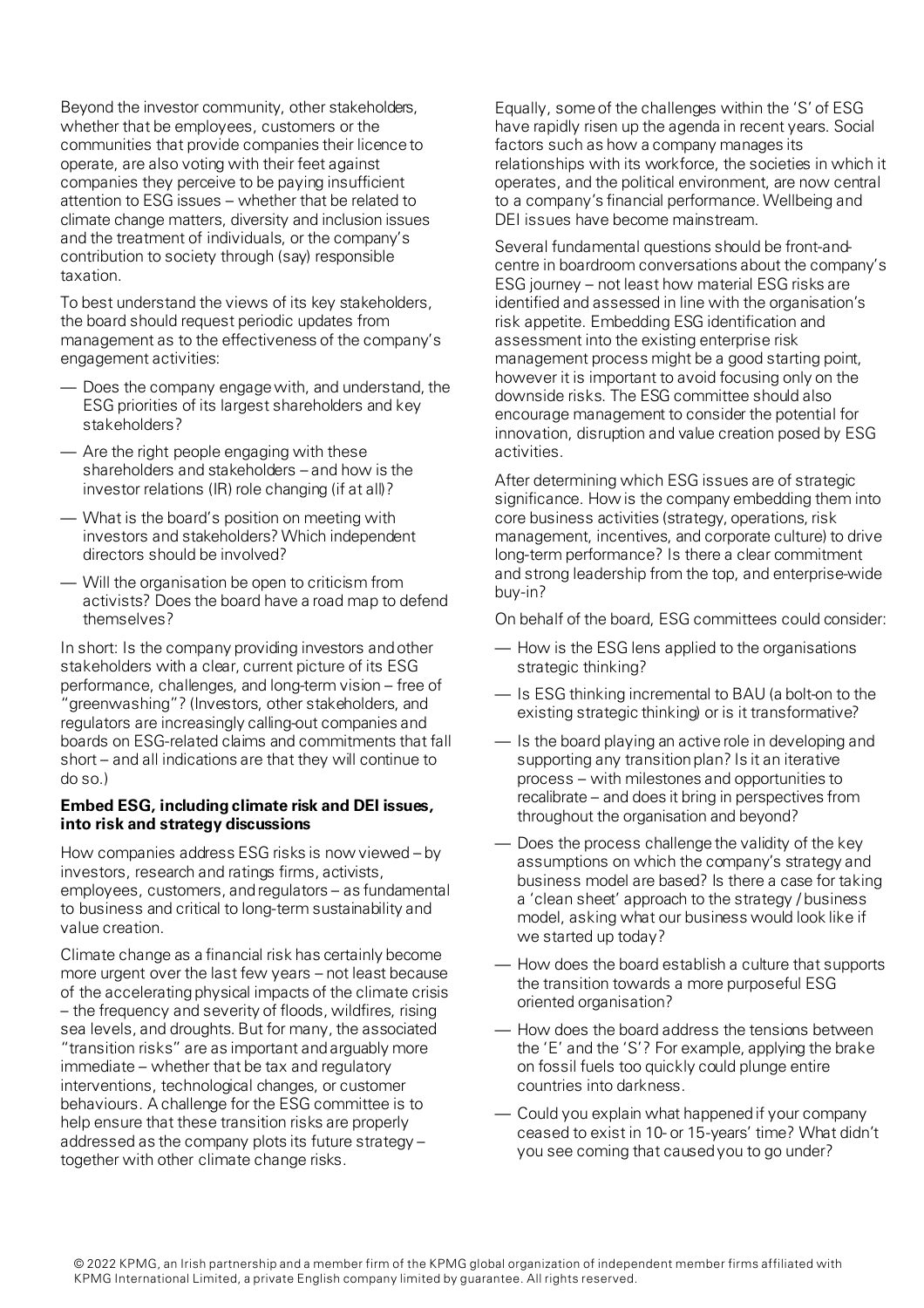- Are the incentives connected with executive compensation and the compensation philosophy of the organisation as a whole fit for purpose? When compensation becomes intertwined with something like ESG, other systems and processes quickly fall in line: recruitment, training and development, strategic planning, performance management.
- What metrics are monitored and reported to ensure the organisation is on track?

#### **Supporting a culture that drives the transition towards a more purposeful ESG oriented organisation**

Given the critical role culture plays in integrating ESG factors throughout an organisation, the ESG committee can play a role in helping the board take a more proactive approach in understanding, shaping, and addressing any necessary cultural changes by considering:

- Does the board understand the culture it wants within the organisation?
- Are key processes aligned with desired culture? Hiring, promotion, reward, etc. And how poor behaviour is addressed.
- Is culture embedded into decision-making processes? "An organisation is not truly living its values until it costs it money."
- How does the board measure the culture and get assurance that it is what they think it is? What are the different inputs? How can the board pull them together?
- Is the board leading the charge from the top? Culture starts with the board and it is often the little things that matter.

#### **Systems, controls and data**

The quality of data for both strategic decision-making and reporting is crucial and the ESG committee can play a role in challenging the propriety of collected data and the systems that produce it. Is there substance behind collected and reported data? What additional assurance might be required?

Collecting data in a consistent method is important, especially for businesses with global operations and multiple product lines. In some cases, there is an established standard that is accepted by almost all investor groups. For example, the Greenhouse Gas Protocol is widely recognised as a way to report on emissions.

Still, tracking greenhouse gas emissions means companies need to have all those responsible for collecting data to gather it in the same way. Every level of the business should understand the metric, and how often it should be reported among other criteria. The ESG committee can focus on understanding the procedures and controls in place.

The ESG committee can also play a role in questioning the level of assurance the company is getting on ESG metrics; what is being assured, and by whom; and the value of the assurance received?

There's no single approach to ESG assurance. While it may be distinct for every industry and company, it's critical for companies to begin to identify their priorities before pressure from customers, shareholders, and others push to accelerate the company's timeline.

ESG committees might work in conjunction with internal auditors (and perhaps the audit committee) to understand which metrics merit assurance. For example, labour in the supply chain could be a key area where a retail company's customers may want assurance. Or a consumer goods company's shareholders may want assurance on their claims of sustainable sourcing. Given its understanding of the rigour required to get the numbers right, the ESG committee can help the company decide how far the journey goes, even potentially working towards assurance of a full sustainability report.

Understanding the current landscape and the company's way forward, coupled with strategic investment in data collection and integrity, not only responds to stakeholder demands, but also may expand an organisation's perspective, exposing new risks to its business model along with opportunities for growth and transformation. This is the true significance of bringing standardisation and rigour to ESG measurement (and reporting).

#### **Reporting to investors and other stakeholders**

Investors and other stakeholders want to understand which issues are of greatest risk or strategic significance to the company, how they are embedded into the company's core business activities, and whether there is strong executive leadership behind the ESG efforts as well as enterprise-wide buy-in.

Materiality in the context of climate change and other ESG related topics takes into account stakeholder interests and therefore may differ from a purely financial materiality standard. Clarification up front can prevent misunderstandings arising. In any event, it is prudent to look at the spirit of any required regulations and beyond, particularly as TCFD is principle based.

To that end, the ESG committee can encourage management teams to reassess the scope and quality of the company's ESG reports and disclosures. How is the company benchmarking against peers? What reporting frameworks have been considered? Are risks explicitly stated and disclosure provided on how they are mitigated? Is the link to the strategy clear?

Some critical questions for the ESG committee to consider include:

— What are the ESG issues that align most closely to the company's and stakeholders' priorities?